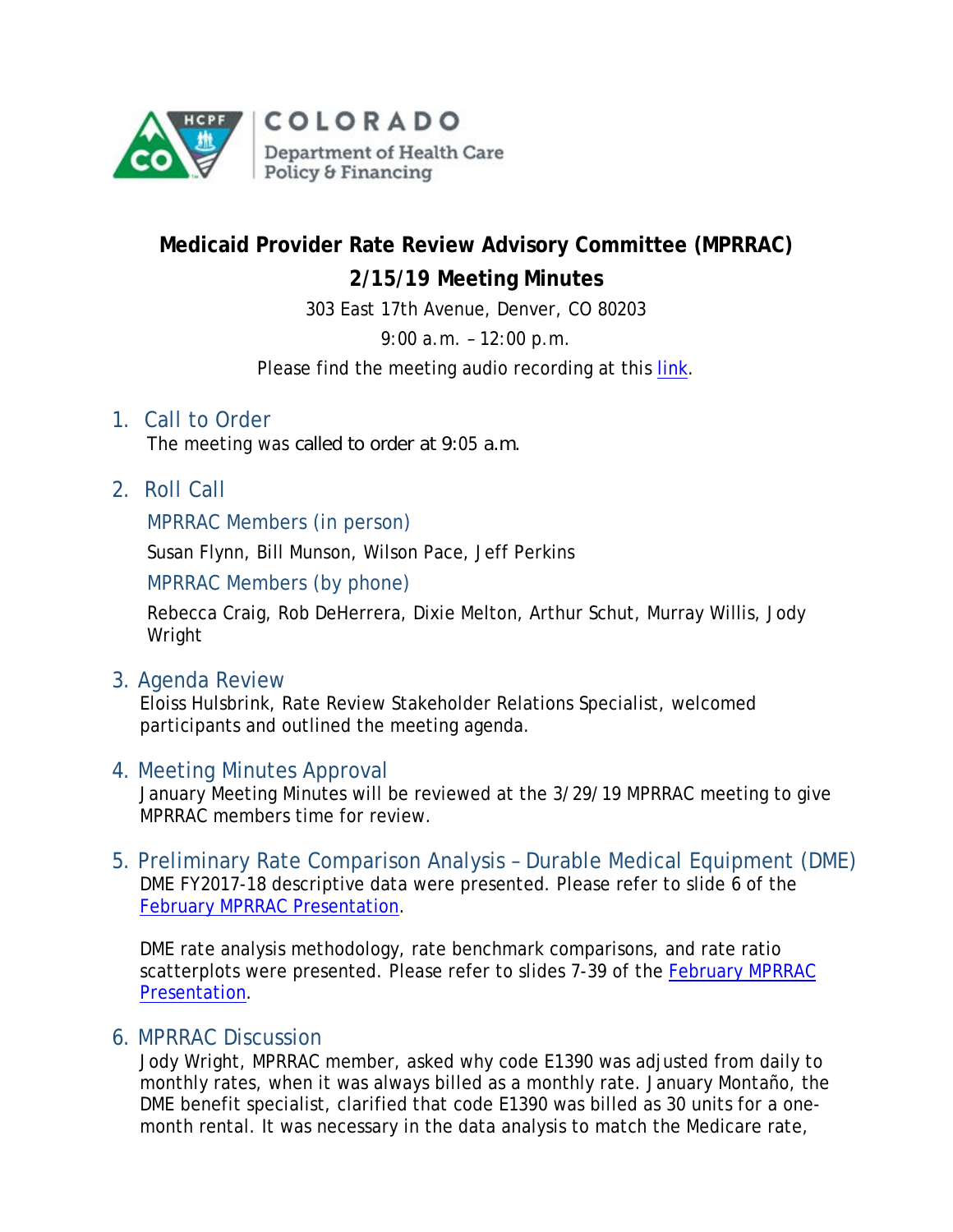which is one unit for one month, to crosswalk the claims data to the Department's data set. Thus, the data will show as a daily rental even though it was calculated and paid at a monthly rate.

Jeff Perkins, MPRRAC member, asked what the Department's logic was for excluding dual-eligible members. Jeremy Tipton, Special Projects Section Manager, responded that there were data issues that affected the overall validity of the results, so dual-eligibility was excluded from the analysis. This methodology is consistent with past rate comparison analyses.

Jody Wright, MPRRAC member, asked if the non-Upper Payment Limit (UPL) DME codes that were compared to other states were codes the Department identified as not paid by Medicare. Jeremy Tipton, Special Projects Section Manager, affirmed this. Jody stated that Medicare does pay for those codes. Jeremy responded that these codes did not have matching data available in the first check of the Medicare fee schedule, which is why these codes were compared to an average of the other states' Medicaid rates. Jody committed to try to help identify the Medicare rates for the missing code set.

Wilson Pace, MPRRAC Chair, asked if Medicaid could pay less than the Upper Payment Limit (UPL). Jeremy Tipton, Special Projects Section Manager, responded that the UPL means states can't reimburse above Medicare's rate. The Department elected to come into compliance with the UPL by reimbursing 100% of Medicare, which means the Department would raise rates up to 100% if they were below the Medicare rate.

Jeff Perkins, MPRRAC member, asked the Department for an example of a manually priced claim. Jeremy Tipton, Special Projects Section Manager, said that the rate for miscellaneous code E1399 can change based on the manufacturer's suggested retail price (MSRP) and has its own reimbursement methodology. Wilson Pace, MPRRAC Chair, commented that it's difficult to check manually-priced rates from state to state, because every state would be in a different point in the process of bringing these kinds of codes into their standard rates versus where they are still manually coding. Jeremy affirmed this and added that there is variance in the items billed with this code, from a hospital bed to a certain type of lift, etc.

Jeff Perkins, MPRRAC member, commented that it would be useful to understand what the net effect of the UPL was, considering non-UPL codes are at 116% percent of the benchmark, compared to the UPL at 100% of the benchmark. Wilson Pace, MPRRAC Chair, asked the Department to provide the MPRRAC with more information on pre- and post-UPL implementation rates, noting that it would be helpful to have overall data for codes or areas brought up by stakeholders. Wilson clarified that it would be useful to look at 2017 data for previous rates and compare them to the projected rates for 2019 to see the overall impact that the CMS regulation had on DME providers in Colorado.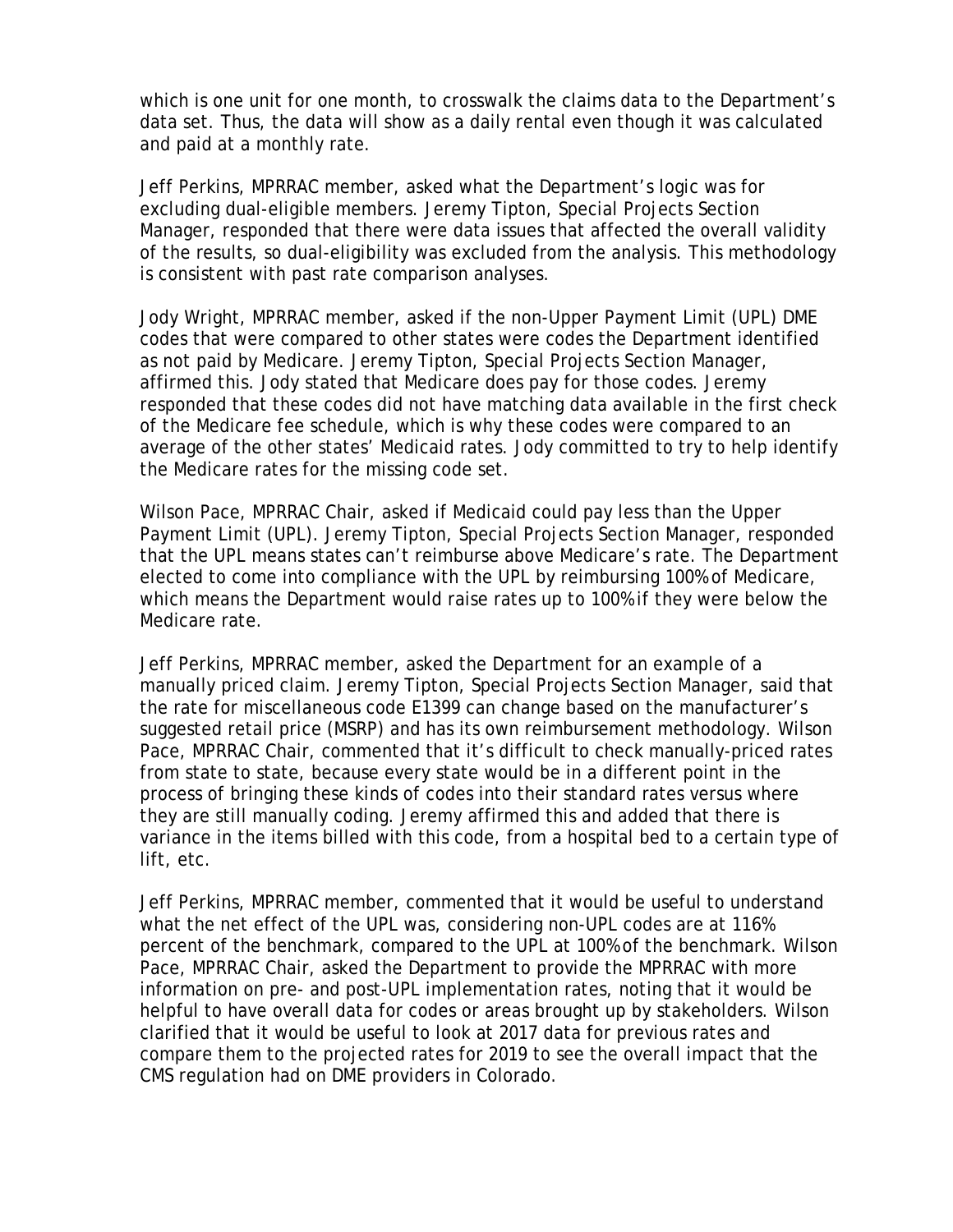Jody Wright, MPRRAC member, stated that he will share data with the MPRRAC regarding the correlation between DME suppliers' business closures and DME UPL implementation.

Eloiss Hulsbrink, Rate Review Stakeholder Relations Specialist, shared that the access and utilization analyses that were previously completed by Department staff were contracted this year due to staffing changes. The contract has not yet been executed so that data will be presented in the March MPRRAC meeting.

Data was presented for oxygen supplies codes that were analyzed separately because the UPL implementation reduced provider reimbursement. The oxygen rates provide an example of the most significant adjustments resulting from the UPL. The Department is aware of stakeholder feedback concerning several DME suppliers changing their business models, and it potentially affecting client access. Please see slides 48 and 49 in the [February MPRRAC Presentation](https://www.colorado.gov/pacific/sites/default/files/MPRRACSlidesFinalPresentation_Year4__15February2019_pdf.pdf) for the descriptive statistics and line graph of Paid Dollars in Oxygen codes over time.

## 7. Stakeholder Comment

The floor was opened for stakeholder comments. None were provided.

### 8. Revisit HB18-1198

Eloiss asked the MPRRAC if there were questions regarding HB18-1198. Wilson asked if the guiding principles or rules of governance are adequate for the purposes of the bill. Eloiss clarified that the Department is interested in feedback from current MPRRAC members regarding what new MPRRAC members may need to know. These comments will be taken into consideration when designing the annual MPRRAC training.

The committee suggested:

- Guiding Principles
- Rules of Governance
- Meeting minutes approval
- Global perspective of rate review evaluation and recommendations
- Purpose of the committee
- Disclosure and management of conflicts of interest in the MPRRAC setting
- Voting process rules regarding quorum

Wilson suggested a new rule of governance that more explicitly states whether and when a quorum is needed to make changes to the Rules of Governance. He further suggested that the Department provide 10-day notice (as specified in the Rules of Governance) of this proposed change and that the committee potentially vote on the change in March.

These comments will be considered in the development of the presentation slides for the MPRRAC Annual Training. A draft of the MPRRAC Annual Training slides will be shared with MPRRAC members in March.